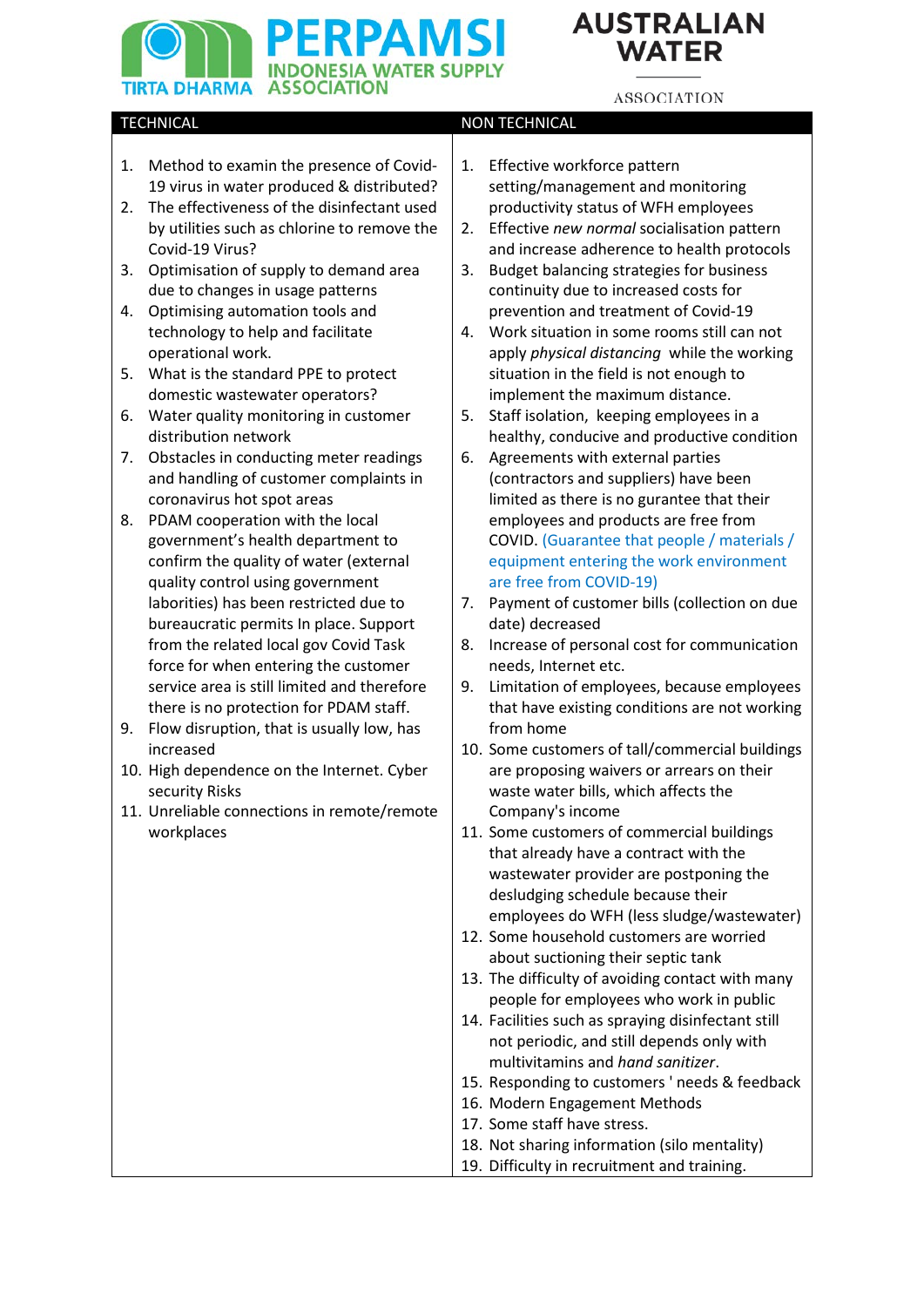



**ASSOCIATION** 

## PRIORITY ISSUES

#### Technical

- 1. Method to examin the presence of Covid-19 virus in water produced & distributed?
- 2. The effectiveness of the disinfectant used by utilities such as chlorine to remove the Covid-19 Virus?
- 3. Optimization of supply to demand area due to changes in usage patterns
- 4. Optimizing tools and automation technology to help and facilitate operational work.
- 5. How the PPE is standardised to protect domestic wastewater operators

## NON TECHNICAL

- 1. Effective pattern workforce setting and Monitoring productivity Status of WFH employees
- 2. Effective *new normal* socialization pattern andincrease adherence to health protocols
- 3. Budget balancing strategies for business continuity due to increased costs for prevention and handling of Covid-19
- 4. Work situation in some rooms still can not apply *physical distancing* while the working situation in the field is not enough to implement the maximum distance guard.
- 5. Staff isolation, keeping employees in a healthy, conducive and productive condition (What action is taken if the staff or family has POSITIVE, SUSPECT, PDP (under surveillance), ODP (under observation) status?)

## THEMES AND SUB PROBLEMS

#### ENSURING SAFE WATER PRODUCTION FROM COVID-19

- 1. Method to examin the presence of Covid-19 virus in water produced & distributed?
- 2. The effectiveness of the disinfectant used by utilities such as chlorine to remove the Covid-19 Virus?

## TOOLS AND TECHNOLOGIES SPAM/SPAL

- 1. Optimising tools and automation technology to help and facilitate operational work.
- 2. Water quality Monitoring in customer distribution network
- 3. Obstacles in conducting meter readings and handling of customer complaints in coronavirus hot spot areas
- 4. How the PPE is standardised to protect domestic wastewater operators

INTERNET RELIABILITY AND SECURITY

- 1. High dependence on the Internet.
- 2. Cyber security Risks
- 3. Unreliable connections in remote/remote workplaces
- 4. Increase of personal cost for communication needs, Internet etc.

## OPERATING patterns, distributions, etc

- 1. Optimisation of supply to demand area due to changes in usage patterns
- 2. Flow disruption, that is usually low, has increased
- 3. Some customers of commercial buildings that already have a contract with the wastewater provider are postponing the desludging schedule because their employees do WFH (less sludge/wastewater)

#### FINANCE, BUDGET, COST

- 1. Budget balancing strategies for business continuity due to increased costs for prevention and handling of Covid-19
- 2. Some customers of tall/commercial buildings are proposing waivers or arrears on their waste water bills, which affects the Company's income
- 3. Increase of personal cost for communication needs, Internet etc.
- OCCUPATIONAL ENVIRONMENT HEALTH AND SAFETY PROTOCOLS
- 1. Effective *new* socialization pattern and improved adherence to health protocols